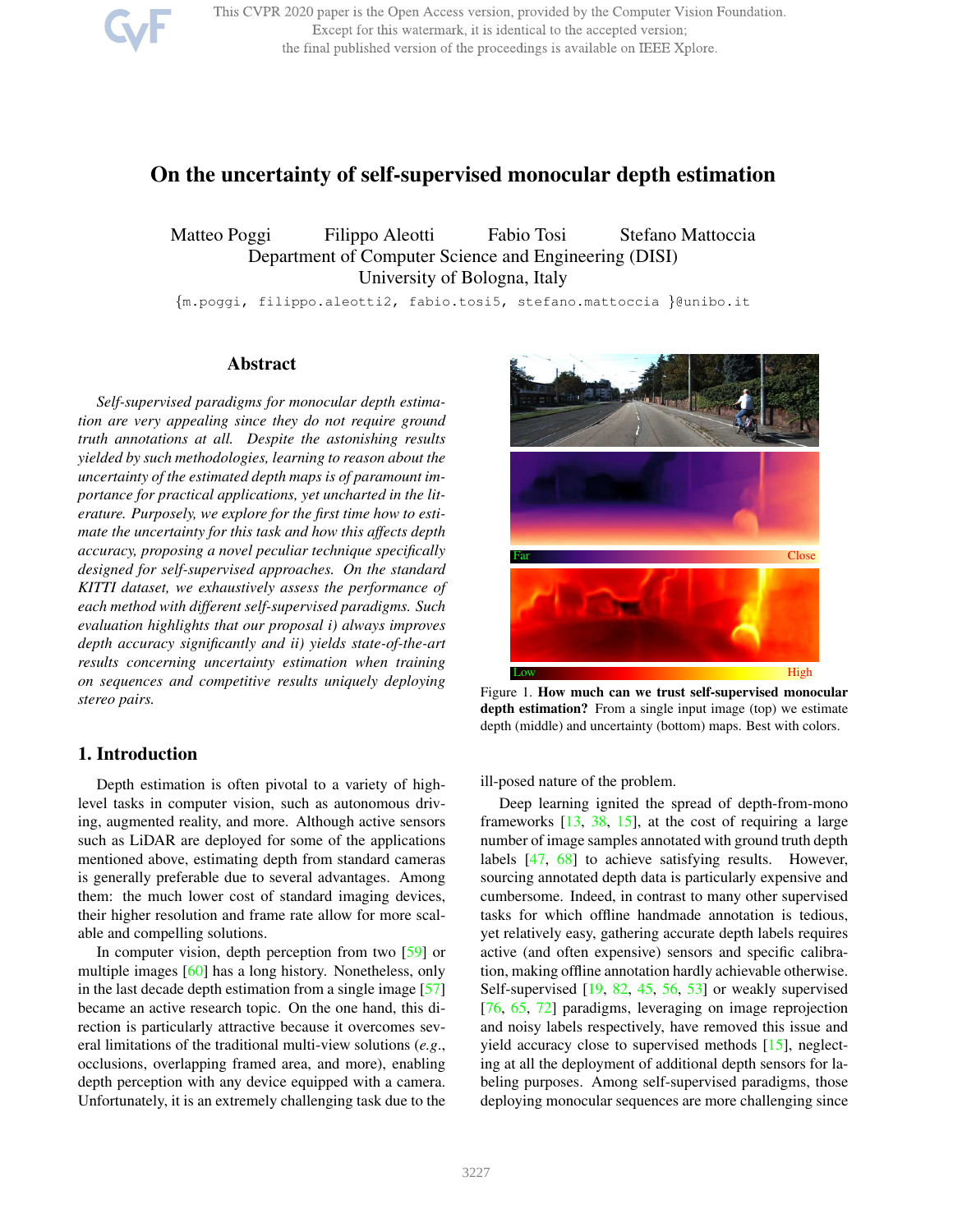scale and camera poses are unknown, yet preferred for most practical applications since they allow gathering of training data with the same device used to infer depth.

As for other perception strategies, it is essential to find out failure cases, when occurring, in monocular depth estimation networks. For instance, in an autonomous driving scenario, the erroneous perception of the distance to pedestrians or other vehicles might have dramatic consequences. Moreover, the ill-posed nature of depth-frommono perception task makes this eventuality much more likely to occur compared to techniques leveraging scene geometry [59, 60]. In these latter cases, estimating the *uncertainty* (or, complementary, the *confidence*) proved to be effective for depth-from-stereo, by means of both modelbased [24] and learning-based [55, 30] methods, optical flow  $[27]$ , and semantic segmentation  $[26, 30]$ . Despite the steady progress in other related fields, uncertainty estimation for self-supervised paradigms remains almost unexplored or, when faced, not quantitatively evaluated [32].

Whereas concurrent works in this field  $[20, 72, 65]$  targeted uniquely depth accuracy, we take a breath on this rush and focus for the first time, to the best of our knowledge, on uncertainty estimation for self-supervised monocular depth estimation networks, showing how this practise enables to improve depth accuracy as well.

Our main contributions can be summarized as follows:

- A comprehensive evaluation of uncertainty estimation approaches tailored for the considered task.
- An in-depth investigation of how the self-supervised training paradigm deployed impacts uncertainty and depth estimation.
- A new and peculiar *Self-Teaching* paradigm to model uncertainty, particularly useful when the pose is unknown during the training process, always enabling to improve depth accuracy.

Deploying standard metrics in this field, we provide exhaustive experimental results on the KITTI dataset [18]. Figure 1 shows the output of a state-of-the-art monocular depth estimator network enriched to model uncertainty. We can notice how our proposal effectively allows to detect wrong predictions (*e.g*., in the proximity of the person riding the bike).

# 2. Related work

In this section, we review the literature concerning selfsupervised monocular depth estimation and techniques to estimate uncertainty in deep neural networks.

Self-supervision for mono. The advent of deep learning, together with the increasing availability of ground truth depth data, led to the development of frameworks [38, 40, 74, 15] achieving unpaired accuracy compared to previous approaches [58, 37, 14]. Nonetheless, the effort to collect large amounts of labeled images is high. Thus, to overcome the need for ground truth data, self-supervision in the form of image reconstruction represents a prevalent research topic right now. Frameworks leveraging on this paradigm belong to two (not mutually exclusive) categories, respectively supervised through monocular sequences or stereo pairs.

The first family of networks jointly learns to estimate the depth and relative pose between two images acquired by a moving camera. Seminal work in this direction is [82], extended by leveraging on point-cloud alignment [45], differentiable DVO [69], optical flow [78, 83, 11, 3], semantic [66] or scale consistency [5]. One of the shortcomings of these approaches is represented by moving objects appearing in the training images, addressed in [8, 75] employing instance segmentation and subsequent motion estimation of the segmented dynamic objects.

For the second category, pivotal are the works by Garg *et al*. [17] and Godard *et al*. [19]. Other methods improved efficiency [53, 50] to enable deployment on embedded devices, or accuracy by simulating a trinocular setup [56], jointly learning for semantic [79], using higher resolution [51], GANs [1], sparse inputs from visual odometry [2] or a teacher-student scheme [52]. Finally, approaches leveraging both kind of supervisions have been proposed in [80, 77, 41, 20].

Weak-supervision for mono. A trade-off between self and full supervision is represented by another family of approaches leveraging *weaker* annotations. In this case, labels can be sourced from synthetic datasets [46], used to train stereo networks for single view stereo [42] and label distillation [22] or in alternative to learn depth estimation and perform domain transfer when dealing with real images [4].

Another source of weak supervision consists of using *noisy* annotations obtained employing the raw output of a LiDAR sensor [35] or model-based algorithms. In this latter case, the use of conventional stereo algorithms such as SGM [23] to obtain proxy labels [65, 72], optionally together with confidence measures [64], allowed improving self-supervision from stereo pairs. Other works distilled noisy labels leveraging on structure from motion [32] or direct stereo odometry [76].

Uncertainty estimation. Estimating the uncertainty (or, complementary, confidence) of cues inferred from images is of paramount importance for their deployment in real computer vision applications. This aspect has been widely explored even before the spread of deep learning, for instance, when dealing with optical flow and stereo matching. Concerning optical flow, uncertainty estimation methods belong to two main categories: *model-inherent* and *posthoc*. The former family [7, 36, 71] estimates uncertainty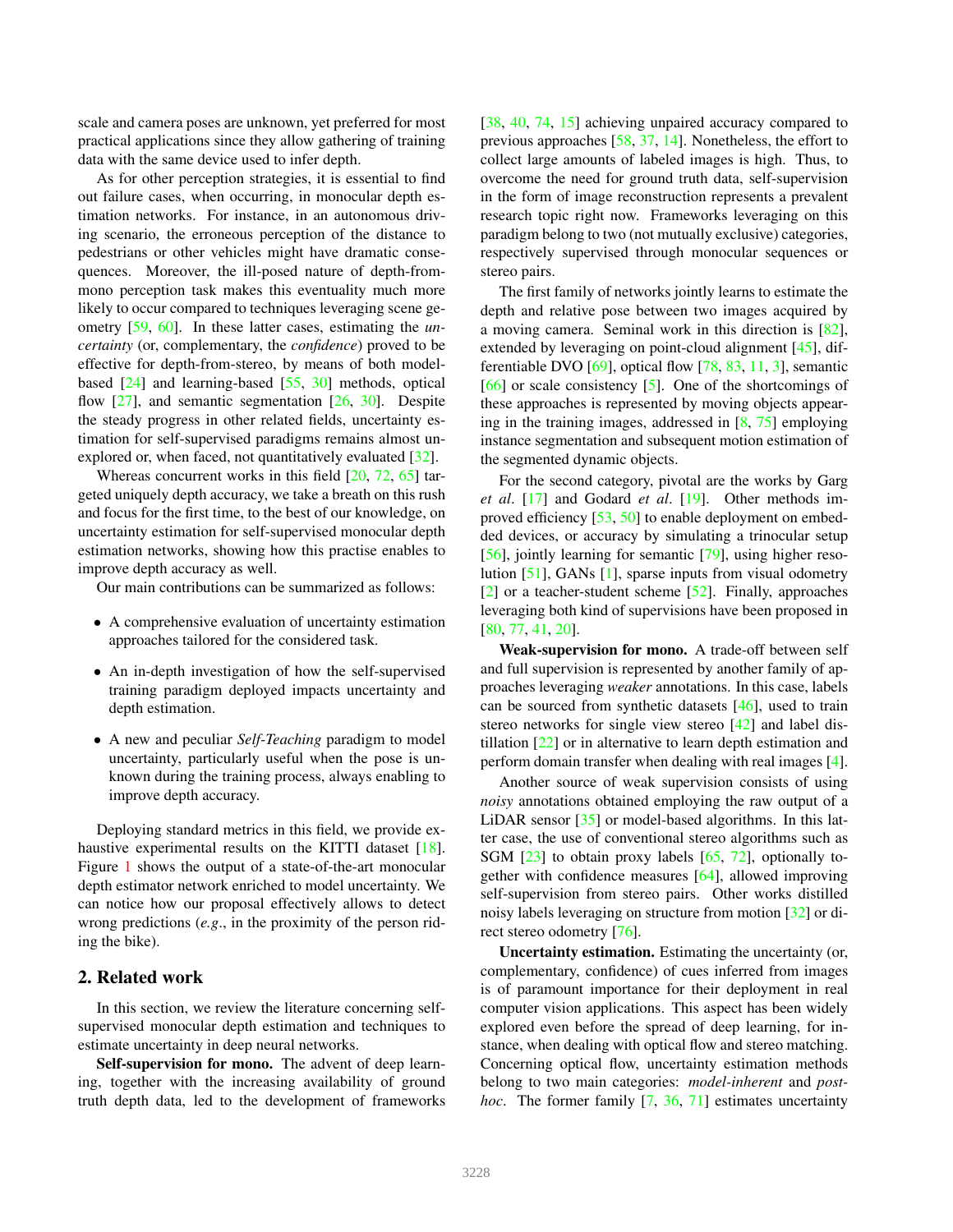

Figure 2. Overview of uncertainty estimation implementations. Respectively a) empirical methods model uncertainty as the variance of predictions from a subset of all the possible instances of the same network, b) predictive are trained to estimate depth and uncertainty as mean and variance of a distribution and c) Bayesian methods are approximated [48] by sampling multiple predictive models and summing single uncertainties with the variance of the depth predictions.

scores based on the internal flow estimation model, *i.e*., energy minimization models, while the latter [43, 33, 34] analyzing already estimated flow fields. Regarding stereo vision, confidence estimation has been inferred similarly. At first, from features extracted by the internal disparity estimation model, *i.e*., the cost volume [24], then by means of deep learning on already estimated disparity maps [55, 61, 54, 67, 31].

Uncertainty estimation has a long history in neural networks as well, starting with Bayesian neural networks [44, 10, 73]. Different models are *sampled* from the distribution of weights to estimate mean and variance of the target distribution in an *empirical* manner. In [21, 6], sampling was replaced by variational inference. Additional strategies to sample from the distribution of weights are bootstrapped ensembles [39] and Monte Carlo Dropout [16]. A different strategy consists of estimating uncertainty in a *predictive* manner. Purposely, a neural network is trained to infer the mean and variance of the distribution rather than a single value [49]. This strategy is both effective and cheaper than empirical strategies, since it does not require multiple forward passes and can be adapted to self-supervised approaches as shown in [32]. Recent works [29, 30] combined both in a joint framework.

Finally, Ilg *et al*. [27] conducted studies about uncertainty modelling for deep optical flow networks. Nonetheless, in addition to the different nature of our task (*i.e*., the ill-posed monocular depth estimation problem), our work differs for the supervision paradigm, traditional in their case and self-supervised in ours.

# 3. Depth-from-mono and uncertainty

In this section, we introduce how to tackle uncertainty modelling with self-supervised depth estimation frameworks. Given a still image  $I$  any depth-from-mono framework produces an output map  $d$  encoding the depth of the observed scene. When full supervision is available, to train such a network we aim at minimizing a loss signal  $\mathcal{L}_{fs}$  obtained through a generic function  $\mathcal F$  of inputs estimated  $d$ and ground truth  $d^*$  depth maps.

$$
\mathcal{L}_{fs} = \mathcal{F}(d, d^*)
$$
 (1)

When traditional supervision is not available, it can be replaced by self-supervision obtained through image reconstruction. In this case, the ground truth map  $d^*$  is replaced by a second image  $\mathcal{I}^{\dagger}$ . Then, by knowing camera intrinsics K,  $K^{\dagger}$  and the relative camera pose  $(R|t)$  between the two images, a reconstructed image  $\tilde{\mathcal{I}}$  is obtained as a function  $\pi$ of intrinsics, pose, image  $\mathcal{I}^{\dagger}$  and depth d, enabling to compute a loss signal  $\mathcal{L}_{ss}$  as a generic  $\mathcal F$  of inputs  $\bar{\mathcal I}$  and  $\mathcal I$ .

$$
\mathcal{L}_{ss} = \mathcal{F}(\tilde{\mathcal{I}}, \mathcal{I}) = \mathcal{F}(\pi(\mathcal{I}^{\dagger}, K^{\dagger}, R|t, K, d), \mathcal{I}) \tag{2}
$$

 $\mathcal I$  and  $\mathcal I^{\dagger}$  can be acquired either by means of a single moving camera or with a stereo rig. In this latter case,  $(R|t)$  is known beforehand thanks to the stereo calibration parameters, while for images acquired by a single camera it is usually learned jointly to depth, both up to a scale factor. A popular choice for  $\mathcal F$  is a weighted sum between L1 and Structured Similarity Index Measure (SSIM) [70]

$$
\mathcal{F}(\tilde{\mathcal{I}}, \mathcal{I}) = \alpha \cdot \frac{1 - \text{SSIM}(\tilde{\mathcal{I}}, \mathcal{I})}{2} + (1 - \alpha) \cdot |\tilde{\mathcal{I}} - \mathcal{I}| \quad (3)
$$

with  $\alpha$  commonly set to 0.85 [20]. In case of K frames used for supervision, coming for example by joint monocular and stereo supervision, for each pixel  $q$  the minimum among computed losses allows for robust reprojection [20]

$$
\mathcal{L}_{ss}(q) = \min_{i \in [0..K]} \mathcal{F}(\tilde{\mathcal{I}}_i(q), \mathcal{I}(q)) \tag{4}
$$

Traditional networks are deterministic, producing a single output typically corresponding to the mean value of the distribution of all possible outputs  $p(d^*|\mathcal{I}, \mathcal{D})$ ,  $\mathcal{D}$  being a dataset of images and corresponding depth maps. Estimating the variance of such distribution allows for modelling uncertainty on the network outputs, as shown in  $[28, 29]$ and depicted in Figure 2, a) in empirical way, b) by learning a predictive model or c) combining the two approaches.

First and foremost, we point out that the self-supervision provided to the network is *indirect* with respect to its main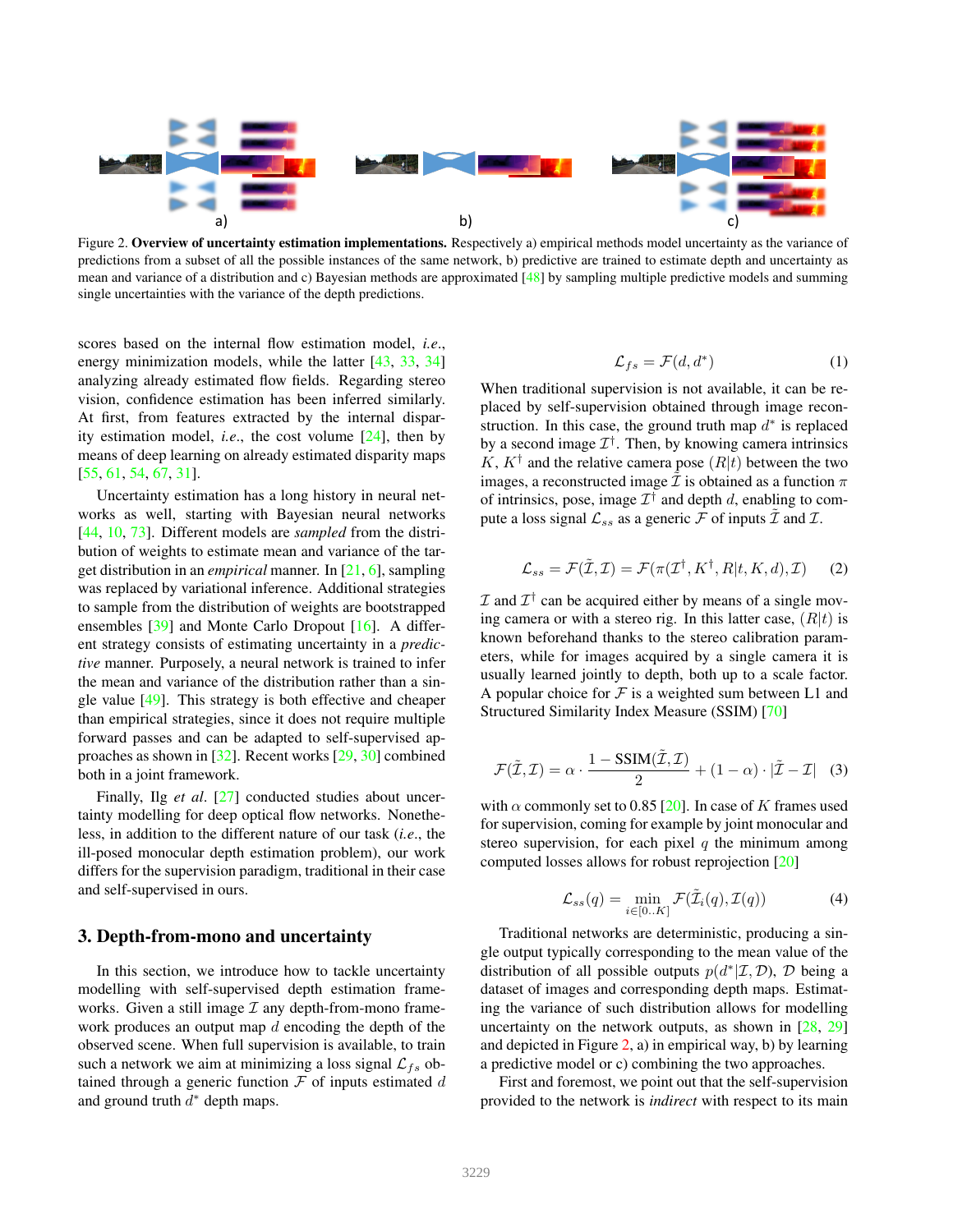

Figure 3. Uncertainty by image flipping. The difference between the depth d, inferred from image  $\mathcal{I}$ , and the depth  $\overrightarrow{d}$ , from the flipped image  $\overline{T}$ , provides a basic form of uncertainty.

task. This means that the network estimates are not optimized with respect to the desired statistical distribution, *i.e*. depth  $d^*$ , but they are an input parameter of a function  $(\pi)$ optimized over a different statistical model, *i.e*. image I. While this does not represent an issue for empirical methods, predictive methods like negative log-likelihood minimization can be adapted to this paradigm as done by Klodt and Vedaldi [32]. Nevertheless, we will show how this solution is sub-optimal when the pose is unknown, *i.e*. when  $\pi$  is function of two unknown parameters.

#### 3.1. Uncertainty by image flipping

A simple strategy to estimate uncertainty is inspired by the post-processing (*Post*) step proposed by Godard *et al*. [19]. Such a refinement consists of estimating two depth maps d and  $\overline{d}$  for image  $\mathcal I$  and its horizontally flipped counterpart  $\overline{\mathcal{I}}$ . The refined depth map  $d^r$  is obtained by averaging d and  $\overrightarrow{d}$ , *i.e.* back-flipped  $\overleftarrow{d}$ . We encode the uncertainty for  $d^r$  as the difference between the two

$$
u_{Post} = |d - \overrightarrow{\overrightarrow{d}}|
$$
 (5)

*i.e*., the variance over a small distribution of outputs (*i.e*., two), as typically done for empirical methods outlined in the next section. Although this method requires  $2\times$  forwards at test time compared to the raw depth-from-mono model, as shown in Figure 3, it can be applied seamlessly to any pretrained framework without any modification.

### 3.2. Empirical estimation

This class of methods aims at encoding uncertainty empirically, for instance, by measuring the variance between a set of all the possible network configurations. It allows to explain the model uncertainty, namely *epistemic* [29]. Strategies belonging to this category [27] can be applied to self-supervised frameworks straightforwardly.

Dropout Sampling (*Drop*). Early works estimated uncertainty in neural networks [44] by sampling multiple networks from the distribution of weights of a single architecture. Monte Carlo Dropout [63] represents a popular method to sample N independent models without requiring multiple and independent trainings. At training time, connections between layers are randomly dropped with a probability  $p$  to avoid overfitting. At test time, all connections are kept. By keeping dropout enabled at test time, we can perform multiple forwards sampling a different network every time. Empirical mean  $\mu(d)$  and variance  $\sigma^2(d)$  are computed, as follows, performing multiple (N) inferences:

$$
\mu(d) = \frac{1}{N} \sum_{i=1}^{N} d_i
$$
\n(6)

$$
u_{Drop} = \sigma^2(d) = \frac{1}{N} \sum_{i=1}^{N} (d_i - \mu(d))^2
$$
 (7)

At test time, using the same number of network parameters,  $N \times$  forwards are required.

Bootstrapped Ensemble (*Boot*). A simple, yet effective alternative to weights sampling is represented by training an ensemble of N neural networks [39] randomly initializing N instances of the same architecture and training them with bootstrapping, *i.e*. on random subsets of the entire training set. This strategy produces N specialized models. Then, similarly to dropout sampling, we can obtain empirical mean  $\mu(d)$  and variance  $\sigma^2(d)$  in order to approximate the mean and variance of the distribution of depth values. It requires  $N \times$  parameters to be stored, results on  $N \times$ independent trainings, and a single forward pass for each stored configuration at test time.

Snapshot Ensemble (*Snap*). Although the previous method is compelling, obtaining ensembles of neural networks is expensive since it requires carrying out N independent training. An alternative solution [25] consists of obtaining N snapshots out of a single training by leveraging on cyclic learning rate schedules to obtain C pre-converged models. Assuming an initial learning rate  $\lambda_0$ , we obtain  $\lambda_t$ at any training iteration  $t$  as a function of the total number of steps  $T$  and cycles  $C$  as in [25]

$$
\lambda_t = \frac{\lambda_0}{2} \cdot \left( \cos \left( \frac{\pi \cdot \mod(t-1, \lceil \frac{T}{C} \rceil)}{\lceil \frac{T}{C} \rceil} \right) + 1 \right) \tag{8}
$$

Similarly to *Boot* and *Drop*, we obtain empirical mean  $\mu(d)$ and variance  $\sigma^2(d)$  by choosing N out of the C models obtained from a single training procedure.

#### 3.3. Predictive estimation

This category aims at encoding uncertainty by learning a predictive model. This means that at test time these methods produce estimates that are function of network parameters and the input image and thus reason about the current observations, modelling *aleatoric heteroscedastic* uncertainty [29]. Since often learned from real data distribution, for instance as a function of the distance between the predictions and the ground truth or by maximizing log-likelihood,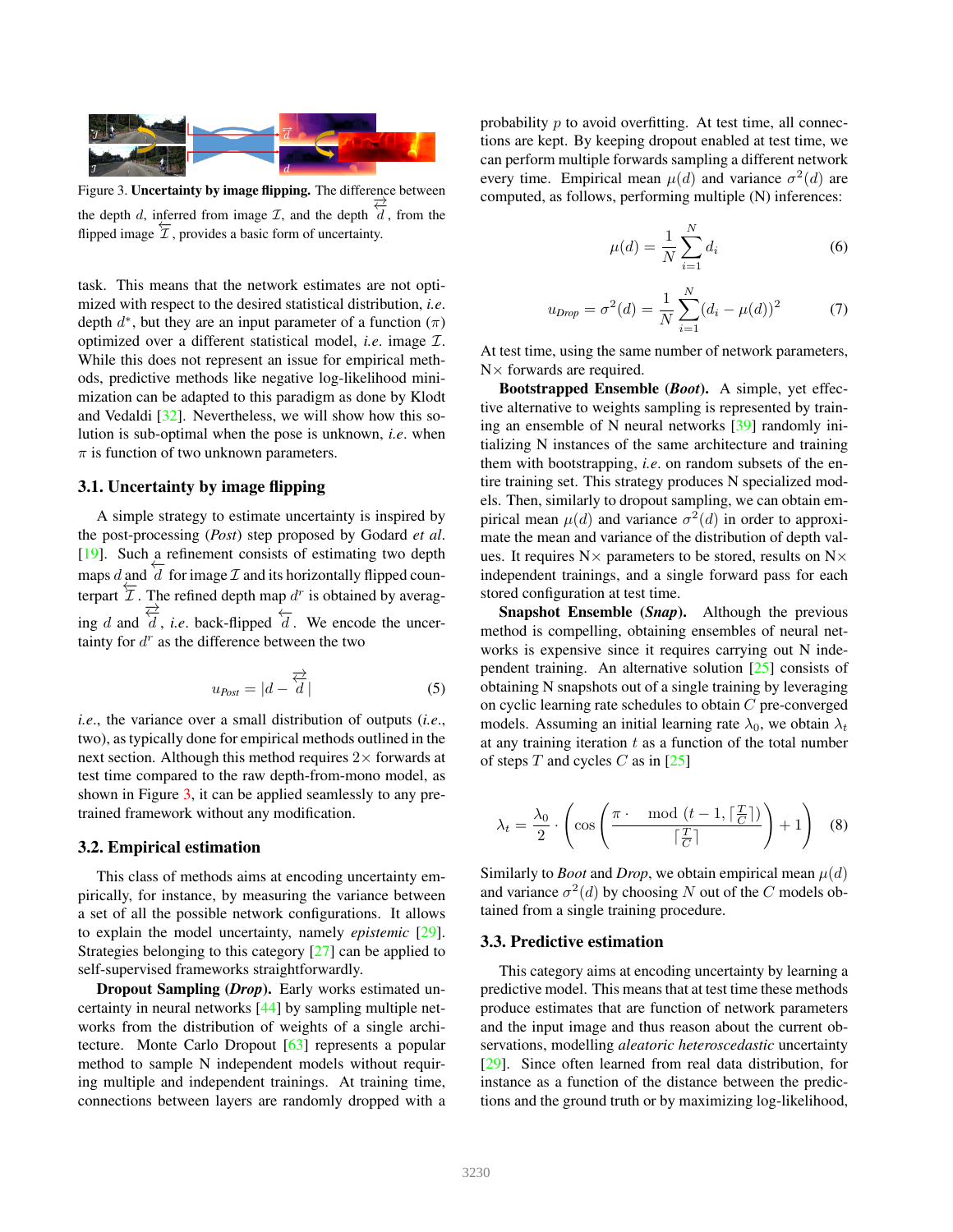these approaches need to be rethought to deal with selfsupervised paradigms.

Learned Reprojection (*Repr*). To learn a function over the prediction error employing a classifier is a popular technique used for both stereo [55, 62] and optical flow [43]. However, given the absence of ground truth labels, we cannot apply this approach to self-supervised frameworks seamlessly. Nevertheless, we can drive one output of our network to mimic the behavior of the self-supervised loss function used to train it, thus learning ambiguities affecting the paradigm itself (*e.g*., occlusions, low texture and more). Indeed, the per-pixel loss signal is supposed to be high when the estimated depth is wrong. Thus, uncertainty  $u_{Repr}$  is trained adding the following term to  $\mathcal{L}_{ss}$ 

$$
\mathcal{L}_{Repr} = \beta \cdot |u_{Repr} - \mathcal{F}(\tilde{\mathcal{I}}, \mathcal{I})| \tag{9}
$$

Since multiple images  $\mathcal{I}^{\dagger}$  may be used for supervision, *i.e.* when combining monocular and stereo, usually for each pixel  $q$  the minimum reprojection signal is considered to train the network, thus u*Repr* is trained accordingly

$$
\mathcal{L}_{Repr}(q) = \beta \cdot |u_{Repr}(q) - \min_{i \in [0..K]} \mathcal{F}(\tilde{\mathcal{I}}_i(q), \mathcal{I}(q))| \quad (10)
$$

In our experiments, we set  $\beta$  to 0.1 and stop  $\mathcal F$  gradients inside  $\mathcal{L}_{Ren}$  for numerical stability. A similar technique appeared in [9], although not evaluated quantitatively.

Log-Likelihood Maximization (*Log*). Another popular strategy [49] consists of training the network to infer mean and variance of the distribution  $p(d^*|\mathcal{I}, \mathcal{D})$  of parameters  $\Theta$ . The network is trained by log-likelihood maximization (*i.e*., negative log-likelihood minimization)

$$
\log p(d^*|w) = \frac{1}{N} \sum_{q} \log p(d^*(q)|\Theta(\mathcal{I}, w)) \qquad (11)
$$

w being the network weights. As shown in  $[27]$ , the predictive distribution can be modelled as Laplacian or Gaussian respectively in case of L1 or L2 loss computation with respect to  $d^*$ . In the former case, this means minimizing the following loss function

$$
\mathcal{L}_{Log} = \frac{|\mu(d) - d^*|}{\sigma(d)} + \log \sigma(d) \tag{12}
$$

with  $\mu(d)$  and  $\sigma(d)$  outputs of the network encoding mean and variance of the distribution. The additional logarithmic term discourages infinite predictions for any pixel. Regarding numerical stability [29], the network is trained to estimate the log-variance in order to avoid zero values of the variance. As shown by Klodt and Vedaldi [32], in absence of ground truth  $d^*$  one can model the uncertainty  $u_{Log}$  according to photometric matching



Figure 4. Self-Teaching scheme. A network  $T$  is trained in selfsupervised fashion, *e.g.* on monocular sequences  $[t - 1, t, t + 1]$ . A new instance S of the same is trained on  $d_{\tau}$  output of T.

$$
\mathcal{L}_{Log} = \frac{\min_{i \in [0..K]} \mathcal{F}(\tilde{\mathcal{I}}_i(q), \mathcal{I}(q))}{u_{Log}} + \log u_{Log} \qquad (13)
$$

Recall that  $F$  is computed over  $\pi$  according to Equation 2. Although for stereo supervision this formulation is equivalent to traditional supervision, *i.e.*  $\pi$  is function of a single unknown parameter  $d$ , in case of monocular supervision this formulation jointly explain uncertainty for depth and pose, both unknown variables in  $\pi$ . We will show how this approach leads to sub-optimal modelling and how to overcome this limitation with the next approach.

Self-Teaching (*Self*). In order to decouple depth and pose when modelling uncertainty, we propose to source a direct form of supervision from the learned model itself. By training a first network in a self-supervised manner, we obtain a network instance  $T$  producing a noisy distribution  $d_{\mathcal{T}}$ . Then, we train a second instance of the same model, namely S, to mimic the distribution sourced from  $\mathcal T$ . Typically, teacher-student frameworks [81] applied to monocular depth estimation [52] deploy a complex architecture to supervise a more compact one. In contrast, in our approach the teacher  $\mathcal T$  and the student  $\mathcal S$  share the same architecture and for this reason we refer to it as Self-Teaching (*Self*). By assuming an L1 loss, we can model for instance negative log-likelihood minimization as

$$
\mathcal{L}_{Self} = \frac{|\mu(d_{\mathcal{S}}) - d_{\mathcal{T}}|}{\sigma(d_{\mathcal{S}})} + \log \sigma(d_{\mathcal{S}})
$$
(14)

We will show how with this strategy i) we obtain a network S more accurate than  $T$  and ii) in case of monocular supervision, we can decouple depth from pose and achieve a much more effective uncertainty estimation. Figure 4 summarizes our proposal.

### 3.4. Bayesian estimation

Finally, in Bayesian deep learning [29], the model uncertainty can be explained by marginalizing over all possible w rather than choosing a point estimate. According to Neal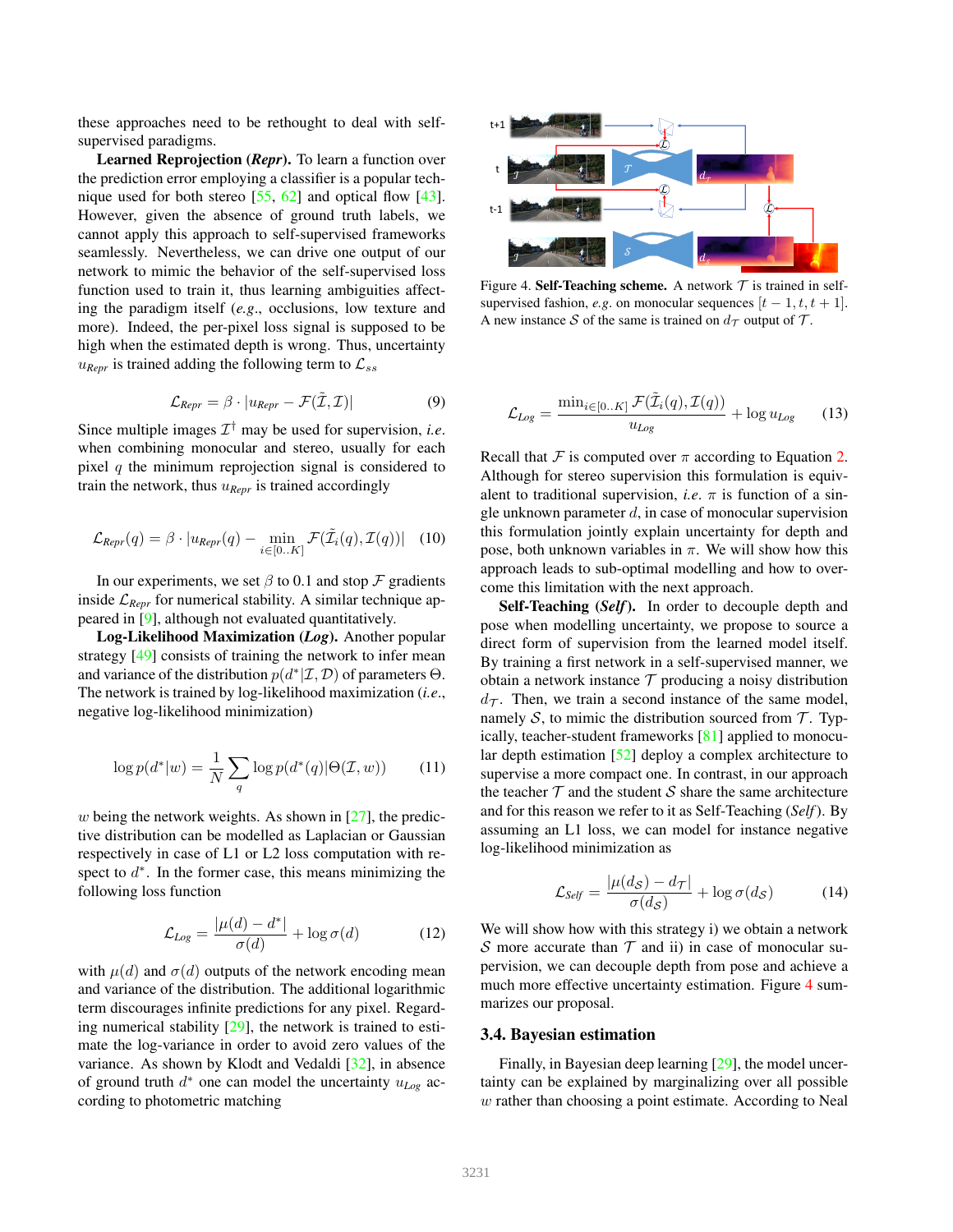[48], an approximate solution can be obtained by sampling N models and by modelling mean and variance as

$$
p(d^*|\mathcal{I}, \mathcal{D}) \approx \sum_{i=1}^N p(d^*|\Theta(\mathcal{I}, w_i))
$$
 (15)

If mean and variance are modelled for each  $w_i$  sampling, we can obtain overall mean and variance as reported in [29, 27]

$$
\mu(d) = \frac{1}{N} \sum_{i=1}^{N} \mu_i(d_i)
$$
\n(16)

$$
\sigma^{2}(d) = \frac{1}{N} \sum_{i=1}^{N} (\mu_{i}(d_{i}) - \mu(d))^{2} + \sigma_{i}^{2}(d_{i})
$$
 (17)

The implementation of this approximation is straightforward by combining empirical and predictive methods [29, 27]. Purposely, in our experiments we will pick the best empirical and predictive methods, *e.g*. combining *Boot* and *Self* (*Boot+Self*).

# 4. Experimental results

In this section, we exhaustively evaluate self-supervised strategies for joint depth and uncertainty estimation.

#### 4.1. Evaluation protocol, dataset and metrics

At first, we describe all details concerning training and evaluation to ensure full reproducibility. Source code will be available at https://github.com/mattpoggi/ mono-uncertainty.

Architecture and training schedule. We choose as baseline model Monodepth2 [20], thanks to the code made available and to its possibility to be trained seamlessly according to monocular, stereo, or both self-supervision paradigms. In our experiments, we train any variant of this method following the protocol defined in [20], on batches of 12 images resized to  $192 \times 640$  for 20 epochs starting from pre-trained encoders on ImageNet [12]. Moreover, we always follow the augmentation and training practices described in [20]. Finally, to evaluate *Post* we use the same weights made publicly available by the authors. Regarding empirical methods, we set  $N$  to 8 and the number of cycles C for *Snap* to 20. We randomly extract 25% of the training set for each independent network in *Boot*. Dropout is applied after convolutions in the decoder only. About predictive models, a single output channel is added in parallel to depth prediction channel.

Dataset. We compare all the models on the KITTI dataset [18], made of 61 scenes (about 42K stereo frames) acquired in driving scenarios. The dataset contains images at an average resolution of  $375 \times 1242$  and depth maps from a calibrated LiDAR sensor. Following standards in the field, we deploy the Eigen split [13] and set 80 meters as the maximum depth. For this purpose, we use the improved ground truth introduced in [68], much more accurate than the raw LiDAR data, since our aim is a strict evaluation rather than a comparison with existing monocular methods. Nevertheless, we report results on the raw LiDAR data using Garg's crop [17] as well in the supplementary material.

Depth metrics. To assess depth accuracy, we report for the sake of page limit three out of seven standard metrics<sup>1</sup> defined in [13]. Specifically, we report the absolute relative error (Abs Rel), root mean square error (RMSE), and the amount of inliers ( $\delta$  < 1.25). We refer the reader to [13] or supplementary material for a complete description of these metrics. They enable a compact evaluation concerning both relative (Abs Rel and  $\delta$  < 1.25) and absolute (RMSE) errors. Moreover, we also report the number of training iterations (#Trn), parameters (#Par), and forwards (#Fwd) required at testing time to estimate depth. In the case of monocular supervision, we scale depth as in [82].

Uncertainty metrics. To evaluate how significant the modelled uncertainties are, we use sparsification plots as in [27]. Given an error metric  $\epsilon$ , we sort all pixels in each depth map in order of descending uncertainty. Then, we iteratively extract a subset of pixels (*i.e*., 2% in our experiments) and compute  $\epsilon$  on the remaining to plot a curve, that is supposed to shrink if the uncertainty properly encodes the errors in the depth map. An ideal sparsification (*oracle*) is obtained by sorting pixels in descending order of the  $\epsilon$  magnitude. In contrast, a random uncertainty can be modelled as a constant, giving no information about how to remove erroneous measurements and, thus, a flat curve. By plotting the difference between estimated and oracle sparsification, we can measure the Area Under the Sparsification Error (AUSE, the lower the better). Subtracting estimated sparsification from random one enables computing the Area Under the Random Gain (AURG, the higher the better). The former quantifies how close the estimate is to the oracle uncertainty, the latter how better (or worse, as we will see in some cases) it is compared to no modelling at all. We assume Abs Rel, RMSE or  $\delta \geq 1.25$  (since  $\delta < 1.25$ ) defines an accuracy score) as  $\epsilon$ .

#### 4.2. Monocular (M) supervision

Depth. Table 1a reports depth accuracy for Monodepth2 variants implementing the different uncertainty estimation strategies when trained with monocular supervision. We can notice how, in general, empirical methods fail at improving depth prediction on most metrics, with *Drop* having a large gap from the baseline. On the other hand, *Boot* and *Snap* slightly reduce RMSE. Predictive methods as well produce worse depth estimates, except the proposed *Self* method, which improves all the metrics compared to

<sup>&</sup>lt;sup>1</sup>Results for the seven metrics are available as supplementary material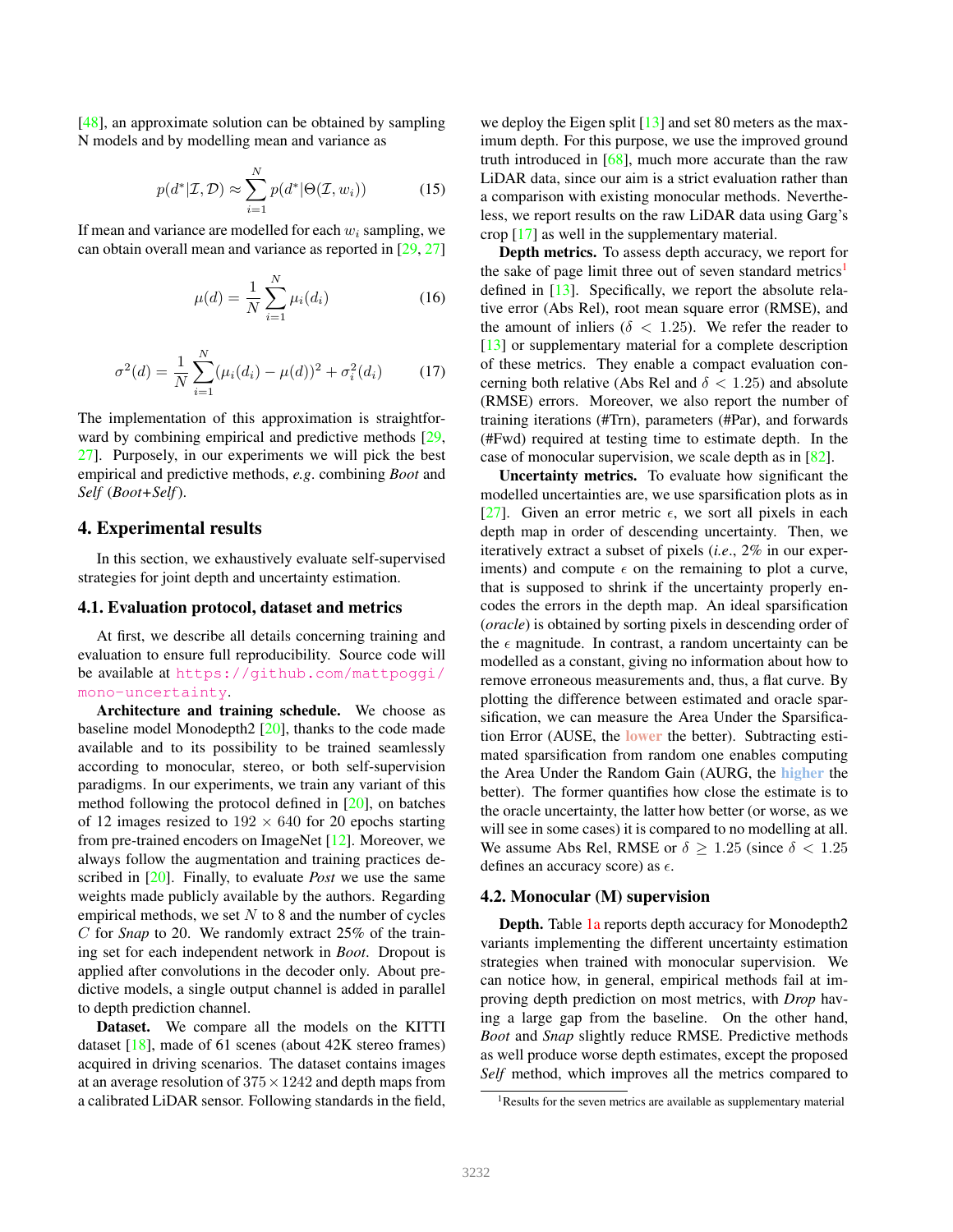| Method                           | Sup | #Trn          |            | #Par        | #Fwd        | Abs Rel     | <b>RMSE</b>        | $\delta$ <1.25 |  |
|----------------------------------|-----|---------------|------------|-------------|-------------|-------------|--------------------|----------------|--|
| Monodepth2 <sup>[20]</sup>       | M   |               | $1\times$  | $1\times$   | $1\times$   | 0.090       | 3.942              | 0.914          |  |
| Monodepth2-Post [20]             | M   |               | $1\times$  | $1\times$   | $2\times$   | 0.088       | 3.841              | 0.917          |  |
| Monodepth2-Drop                  | M   |               | $1\times$  | $1\times$   | $N \times$  | 0.101       | 4.146              | 0.892          |  |
| Monodepth2-Boot                  | M   |               | $N\times$  | $N\times$   | $1\times$   | 0.092       | 3.821              | 0.911          |  |
| Monodepth2-Snap                  | M   |               | $1\times$  | $N\times$   | $1\times$   | 0.091       | 3.921              | 0.912          |  |
| Monodepth2-Repr                  | M   |               | $1\times$  | $1\times$   | $1\times$   | 0.092       | 3.936              | 0.912          |  |
| Monodepth2-Log                   | M   |               | $1\times$  | $1\times$   | $1\times$   | 0.091       | 4.052              | 0.910          |  |
| Monodepth2-Self                  | M   | $(1+1)\times$ |            | $1\times$   | $1\times$   | 0.087       | 3.826              | 0.920          |  |
| Monodepth2-Boot+Log              | M   |               | $N \times$ | $N\times$   | $1\times$   | 0.092       | 3.850              | 0.910          |  |
| Monodepth2-Boot+Self             | M   | $(1+N)\times$ |            | $N\times$   | $1\times$   | 0.088       | 3.799              | 0.918          |  |
| Monodepth2-Snap+Log              | M   |               | $1\times$  | $1\times$   | $1\times$   | 0.092       | 3.961              | 0.911          |  |
| Monodepth2-Snap+Self             | M   | $(1+1)\times$ |            | $1\times$   | $1\times$   | 0.088       | 3.832              | 0.919          |  |
| a) Depth evaluation              |     |               |            |             |             |             |                    |                |  |
|                                  |     | Abs Rel       |            |             | <b>RMSE</b> |             | $\delta \geq 1.25$ |                |  |
| Method                           |     | <b>AUSE</b>   |            | <b>AURG</b> | <b>AUSE</b> | <b>AURG</b> | <b>AUSE</b>        | <b>AURG</b>    |  |
| Monodepth2-Post                  |     | 0.044         |            | 0.012       | 2.864       | 0.412       | 0.056              | 0.022          |  |
| Monodepth2-Drop                  |     | 0.065         |            | 0.000       | 2.568       | 0.944       | 0.097              | 0.002          |  |
| Monodepth2-Boot                  |     | 0.058         |            | 0.001       | 3.982       | $-0.743$    | 0.084              | $-0.001$       |  |
| Monodepth2-Snap                  |     | 0.059         |            | $-0.001$    | 3.979       | $-0.639$    | 0.083              | $-0.002$       |  |
| Monodepth2-Repr                  |     | 0.051         |            | 0.008       | 2.972       | 0.381       | 0.069              | 0.013          |  |
| Monodepth2-Log                   |     | 0.039         |            | 0.020       | 2.562       | 0.916       | 0.044              | 0.038          |  |
| Monodepth2-Self                  |     | 0.030         |            | 0.026       | 2.009       | 1.266       | 0.030              | 0.045          |  |
| Monodepth <sub>2</sub> -Boot+Log |     | 0.038         |            | 0.021       | 2.449       | 0.820       | 0.046              | 0.037          |  |
| Monodepth2-Boot+Self             |     | 0.029         |            | 0.028       | 1.924       | 1.316       | 0.028              | 0.049          |  |
| Monodepth2-Snap+Log              |     | 0.038         |            | 0.022       | 2.385       | 1.001       | 0.043              | 0.039          |  |
| Monodepth2-Snap+Self             |     | 0.031         |            | 0.026       | 2.043       | 1.230       | 0.030              | 0.045          |  |

b) Uncertainty evaluation Table 1. Quantitative results for monocular (M) supervision. Evaluation on Eigen split [13] with improved ground truth [68].

the baseline, even when post-processed. Regarding the Bayesian solutions, both *Boot* and *Snap* performs worse when combined with *Log*, while they are always improved by the proposed *Self* method.

Uncertainty. Table 1b resumes performance of modelled uncertainties at reducing errors on the estimated depth maps. Surprisingly, empirical methods rarely perform better than the *Post* solution. In particular, empirical methods alone fail at performing better than a random chance, except for *Drop* that, on the other hand, produces much worse depth maps. Predictive methods perform better, with *Log* and *Self* yielding the best results. Among them, our method outperforms *Log* by a notable margin. Combining empirical and predictive methods is beneficial, often improving over single choices. In particular, *Boot+Self* achieves the best overall results.

Summary. In general *Self*, combined with empirical methods, performs better for both depth accuracy and uncertainty modelling when dealing with M supervision, thanks to disentanglement between depth and pose. We believe that empirical methods performance can be ascribed to depth scale, being unknown during training.

#### 4.3. Stereo (S) supervision

**Depth.** On Table 2a we show the results of the same approaches when trained with stereo supervision. Again, *Drop* fails to improve depth accuracy, together with *Repr* among predictive methods. *Boot* produces the best improvement, in particular in terms of RMSE. Traditional *Log* improves this time over the baseline, according to RMSE and  $\delta$  < 1.25 metrics while, *Self* consistently improves

| Method                     | Sup            | #Trn          | #Par                | #Fwd        | Abs Rel     | <b>RMSE</b>        | $\delta$ <1.25 |
|----------------------------|----------------|---------------|---------------------|-------------|-------------|--------------------|----------------|
| Monodepth2 <sup>[20]</sup> | S              | $1\times$     | $1\times$           | $1\times$   | 0.085       | 3.942              | 0.912          |
| Monodepth2-Post [20]       | S              | $1\times$     | $1\times$           | $2\times$   | 0.084       | 3.777              | 0.915          |
| Monodepth2-Drop            | $\overline{s}$ | $1\times$     | $1\times$           | $N \times$  | 0.129       | 4.908              | 0.819          |
| Monodepth2-Boot            | S              | $N \times$    | $N \times$          | $1\times$   | 0.085       | 3.772              | 0.914          |
| Monodepth2-Snap            | S              | $1\times$     | $N\times$           | $1\times$   | 0.085       | 3.849              | 0.912          |
| Monodepth2-Repr            | S              | $1\times$     | $1\times$           | $1\times$   | 0.085       | 3.873              | 0.913          |
| Monodepth2-Log             | S              | $1\times$     | $1\times$           | $1\times$   | 0.085       | 3.860              | 0.915          |
| Monodepth2-Self            | S              | $(1+1)\times$ | $1\times$           | $1\times$   | 0.084       | 3.835              | 0.915          |
| Monodepth2-Boot+Log        | S              | $N\times$     | $N\times$           | $1\times$   | 0.085       | 3.777              | 0.913          |
| Monodepth2-Boot+Self       | S              | $(1+N)\times$ | $N\times$           | $1\times$   | 0.085       | 3.793              | 0.914          |
| Monodepth2-Snap+Log        | S              | $1\times$     | $1\times$           | $1\times$   | 0.083       | 3.833              | 0.914          |
| Monodepth2-Snap+Self       | S              | $(1+1)\times$ | $1\times$           | $1\times$   | 0.086       | 3.859              | 0.912          |
|                            |                |               | a) Depth evaluation |             |             |                    |                |
|                            |                | Abs Rel       |                     | <b>RMSE</b> |             | $\delta \geq 1.25$ |                |
| Method                     |                | <b>AUSE</b>   | <b>AURG</b>         | <b>AUSE</b> | <b>AURG</b> | <b>AUSE</b>        | <b>AURG</b>    |
| Monodepth2-Post            |                | 0.036         | 0.020               | 2.523       | 0.736       | 0.044              | 0.034          |
| Monodepth2-Drop            |                | 0.103         | $-0.029$            | 6.163       | $-2.169$    | 0.231              | $-0.080$       |
| Monodepth2-Boot            |                | 0.028         | 0.029               | 2.291       | 0.964       | 0.031              | 0.048          |
| Monodepth2-Snap            |                | 0.028         | 0.029               | 2.252       | 1.077       | 0.030              | 0.051          |
| Monodepth2-Repr            |                | 0.040         | 0.017               | 2.275       | 1.074       | 0.050              | 0.030          |
| Monodepth2-Log             |                | 0.022         | 0.036               | 0.938       | 2.402       | 0.018              | 0.061          |
| Monodepth2-Self            |                | 0.022         | 0.035               | 1.679       | 1.642       | 0.022              | 0.056          |
| Monodepth2-Boot+Log        |                | 0.020         | 0.038               | 0.807       | 2.455       | 0.018              | 0.063          |
| Monodepth2-Boot+Self       |                | 0.023         | 0.035               | 1.646       | 1.628       | 0.021              | 0.058          |
| Monodepth2-Snap+Log        |                | 0.021         | 0.037               | 0.891       | 2.426       | 0.018              | 0.061          |
| Monodepth2-Snap+Self       |                | 0.023         | 0.035               | 1.710       | 1.623       | 0.023              | 0.058          |

b) Uncertainty evaluation Table 2. Quantitative results for stereo (S) supervision. Evaluation on Eigen split  $[13]$  with improved ground truth  $[68]$ .

the baseline on all metrics, although it does not outperform *Post*, which requires two forward passes.

Uncertainty. Table 2b summarizes the effectiveness of modelled uncertainties. This time, only *Drop* performs worse than *Post* achieving negative AURG, thus being detrimental at sparsification, while other empirical methods achieve much better results. In these experiments, thanks to the known pose of the stereo setup, *Log* deals only with depth uncertainty and thus performs extremely well. *Self*, although allowing for more accurate depth as reported in Table 2a, ranks second this time. Considering Bayesian implementations, again, both *Boot* and *Snap* are always improved. Conversely, compared to the M case, *Log* this time consistently outperforms *Self* in any Bayesian formulation.

Summary. When the pose is known, the gap between *Log* and *Self* concerning depth accuracy is minor, with *Self* performing better when modelling only predictive uncertainty and *Log* slightly better with Bayesian formulations. For uncertainty estimation, *Log* consistently performs better. The behavior of empirical methods alone confirms our findings from the previous experiments: by knowing the scale, *Boot* and *Snap* model uncertainty much better. In contrast, *Drop* fails for this purpose.

#### 4.4. Monocular+Stereo (MS) supervision

Depth. Table 3a reports the behavior of depth accuracy when monocular and stereo supervisions are combined. In this case, only *Self* consistently outperforms the baseline and is competitive with *Post*, which still requires two forward passes. Among empirical methods, *Boot* is the most effective. Regarding Bayesian solutions, those using *Self*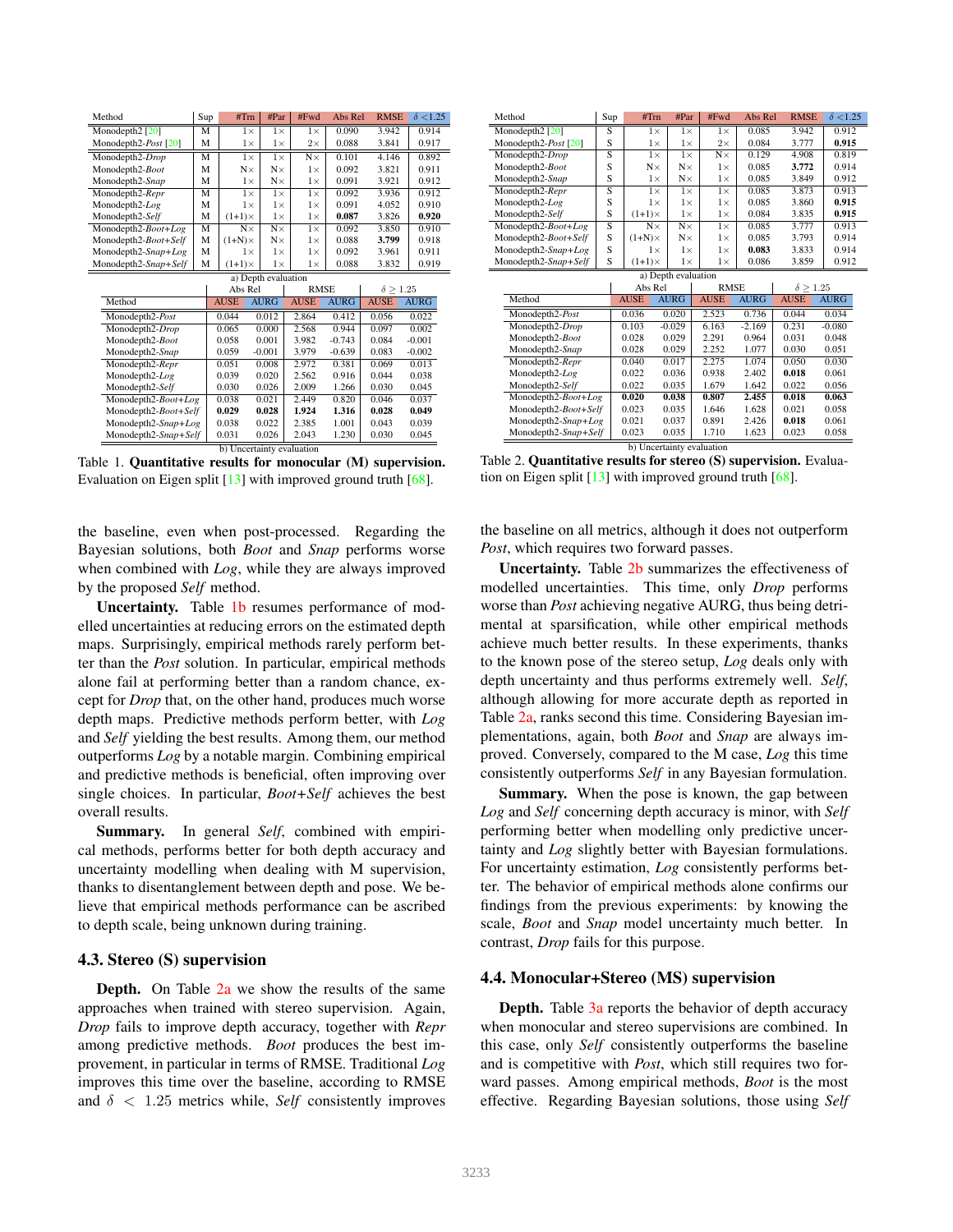| Method                       | Sup       | #Trn          | #Par       | #Fwd      | Abs Rel | <b>RMSE</b> | $\delta$ <1.25 |
|------------------------------|-----------|---------------|------------|-----------|---------|-------------|----------------|
| Monodepth <sub>2</sub> [20]  | MS        | $1\times$     | $1\times$  | $1\times$ | 0.084   | 3.739       | 0.918          |
| Monodepth2- <i>Post</i> [20] | MS        | $1\times$     | $1\times$  | $2\times$ | 0.082   | 3.666       | 0.919          |
| Monodepth2-Drop              | MS        | $1\times$     | $1\times$  | $N\times$ | 0.172   | 5.885       | 0.679          |
| Monodepth2-Boot              | MS        | $N\times$     | $N\times$  | $1\times$ | 0.086   | 3.787       | 0.910          |
| Monodepth2-Snap              | MS        | $1\times$     | $N\times$  | $1\times$ | 0.085   | 3.806       | 0.914          |
| Monodepth2-Repr              | <b>MS</b> | $1\times$     | $1\times$  | $1\times$ | 0.084   | 3.828       | 0.913          |
| Monodepth2-Log               | MS        | $1\times$     | $1\times$  | $1\times$ | 0.083   | 3.790       | 0.916          |
| Monodepth2-Self              | MS        | $(1+1)\times$ | $1\times$  | $1\times$ | 0.083   | 3.682       | 0.919          |
| Monodepth2- $Boot+Log$       | MS        | $N \times$    | $N \times$ | $1\times$ | 0.086   | 3.771       | 0.911          |
| Monodepth2-Boot+Self         | MS        | $(1+N)\times$ | $N \times$ | $1\times$ | 0.085   | 3.704       | 0.915          |
| Monodepth2- $Snap+Log$       | MS        | 1×            | $1\times$  | $1\times$ | 0.084   | 3.828       | 0.914          |
| Monodepth2-Snap+Self         | MS        | $(1+1)\times$ | $1\times$  | $1\times$ | 0.085   | 3.715       | 0.916          |

| a) Depth evaluation       |             |             |             |             |                    |             |  |  |
|---------------------------|-------------|-------------|-------------|-------------|--------------------|-------------|--|--|
|                           | Abs Rel     |             | <b>RMSE</b> |             | $\delta \geq 1.25$ |             |  |  |
| Method                    | <b>AUSE</b> | <b>AURG</b> | <b>AUSE</b> | <b>AURG</b> | <b>AUSE</b>        | <b>AURG</b> |  |  |
| Monodepth2-Post           | 0.036       | 0.018       | 2.498       | 0.655       | 0.044              | 0.031       |  |  |
| Monodepth2-Drop           | 0.103       | $-0.027$    | 7.114       | $-2.580$    | 0.303              | $-0.081$    |  |  |
| Monodepth2-Boot           | 0.028       | 0.030       | 2.269       | 0.985       | 0.034              | 0.049       |  |  |
| Monodepth2-Snap           | 0.029       | 0.028       | 2.245       | 1.029       | 0.033              | 0.047       |  |  |
| Monodepth2-Repr           | 0.046       | 0.010       | 2.662       | 0.635       | 0.062              | 0.018       |  |  |
| Monodepth2-Log            | 0.028       | 0.029       | 1.714       | 1.562       | 0.028              | 0.050       |  |  |
| Monodepth2-Self           | 0.022       | 0.033       | 1.654       | 1.515       | 0.023              | 0.052       |  |  |
| Monodepth2-Boot+Log       | 0.030       | 0.028       | 1.962       | 1.282       | 0.032              | 0.051       |  |  |
| Monodepth2-Boot+Self      | 0.023       | 0.033       | 1.688       | 1.494       | 0.023              | 0.056       |  |  |
| Monodepth2-Snap+Log       | 0.030       | 0.027       | 2.032       | 1.272       | 0.032              | 0.048       |  |  |
| Monodepth2-Snap+Self      | 0.023       | 0.034       | 1.684       | 1.510       | 0.023              | 0.055       |  |  |
| b) Uncertainty evaluation |             |             |             |             |                    |             |  |  |

Table 3. Quantitative results for monocular+stereo (MS) supervision. Evaluation on Eigen split [13] with improved ground truth [68].

are, in general, more accurate on most metrics, yet surprisingly worse than *Self* alone.

Uncertainty. Table 3b shows the performance of the considered uncertainties. The behavior of all variants is similar to the one observed with stereo supervision, except for *Log* and *Self*. We can notice that *Self* outperforms *Log*, similarly to what observed with M supervision. It confirms that pose estimation drives *Log* to worse uncertainty estimation, while *Self* models are much better thanks to the training on proxy labels produced by the Teacher network. Concerning Bayesian solutions, in general, *Boot* and *Snap* are improved when combined with both *Log* and *Self*, with *Self* combinations typically better than their *Log* counterparts and equivalent to standalone *Self*.

Summary. The evaluation with monocular and stereo supervision confirms that when the pose is estimated alongside with depth, *Self* proves to be a better solution compared to *Log* and, in general, other approaches to model uncertainty. Finally, empirical methods alone behave as for experiments with stereo supervision, confirming that the knowledge of the scale during training is crucial to the proper behavior of *Drop*, *Boot* and *Snap*.

#### 4.5. Sparsification curves

In order to further outline our findings, we report in Figure 5 the RMSE sparsification error curves, averaged over the test set, when training with M, S or MS supervision. The plots show that methods leveraging on *Self* (blue) are the best to model uncertainty when dealing with pose estimation, *i.e*. M and MS, while those using *Log* (green) are better when training on S. We report curves for Abs Rel and



Figure 5. Sparsification Error curves. From left to right, average RMSE with M, S and MS supervisions. Best viewed with colors.

 $\delta \geq 1.25$  in the supplementary material.

#### 4.6. Supplementary material

For the sake of the pages limit, we report more details about the experiments shown so far in the supplementary material. Specifically, i) complete depth evaluation with all seven metrics defined in [13], ii) depth and uncertainty evaluation with reduced depth range to 50 meters, iii) evaluation assuming the raw LiDAR data as ground truth, for compliancy with previous works [20] and iv) sparsification curves for all metrics. We also provide additional qualitative results in the form of images and a video sequence, available at www.youtube.com/watch?v=bxVPXqf4zt4.

# 5. Conclusion

In this paper, we have thoroughly investigated for the first time in literature uncertainty modelling in selfsupervised monocular depth estimation. We have reviewed and evaluated existing techniques, as well as introduced a novel Self-Teaching (*Self*) paradigm. We have considered up to 11 strategies to estimate the uncertainty on predictions of a depth-from-mono network trained in a self-supervised manner. Our experiments highlight how different supervision strategies lead to different winners among the considered methods. In particular, among empirical methods, only Dropout sampling performs well when the scale is unknown during training (M), while it is the only one failing when scale is known (S, MS). Empirical methods are affected by pose estimation, for which log-likelihood maximization gives sub-optimal results when the pose is unknown (M, MS). In these latter cases, potentially the most appealing for practical applications, the proposed *Self* technique results in the best strategy to model uncertainty. Moreover, uncertainty estimation also improves depth accuracy consistently, with any training paradigm.

Acknowledgement. We gratefully acknowledge the support of NVIDIA Corporation with the donation of the Titan Xp GPU used for this research.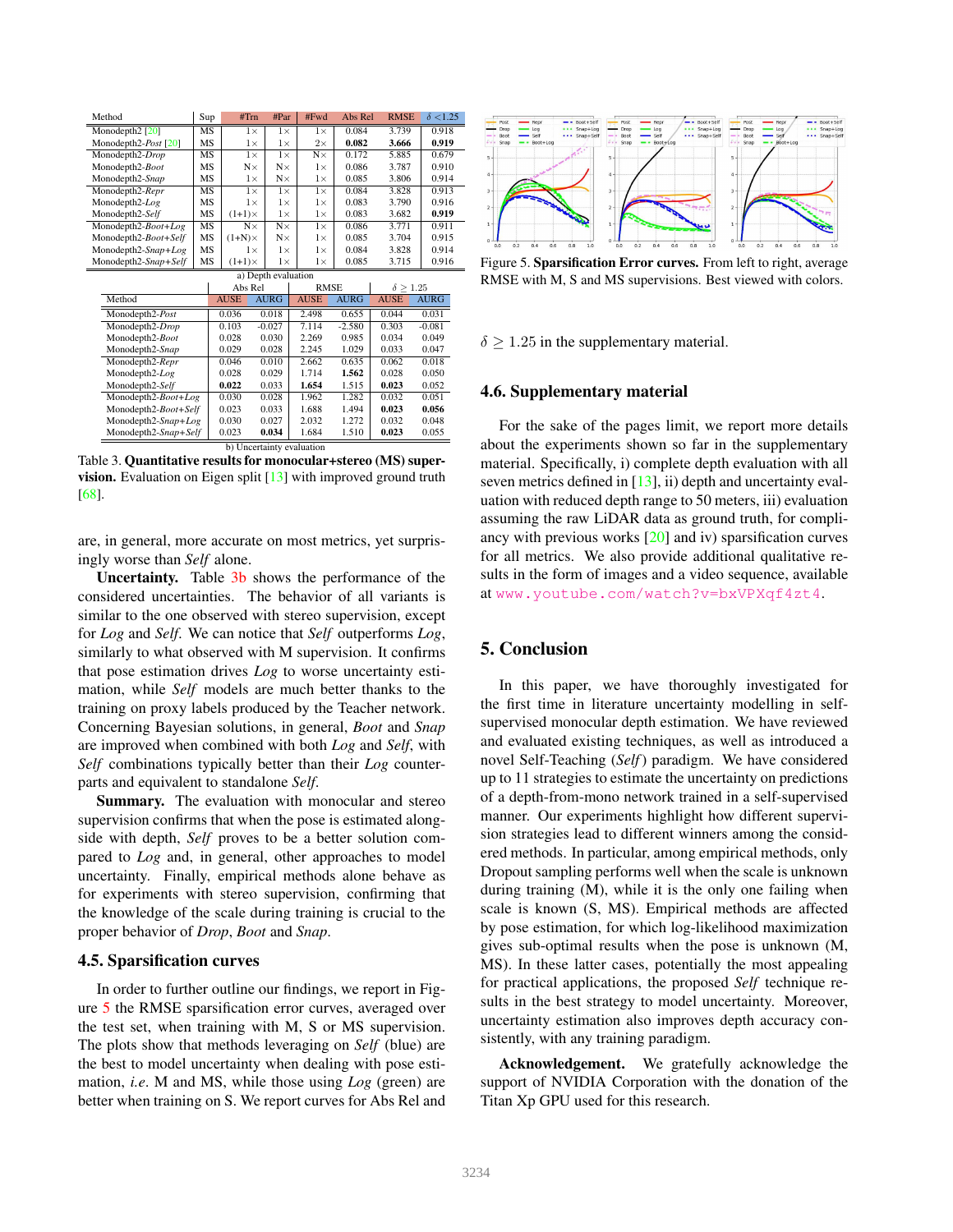# References

- [1] Filippo Aleotti, Fabio Tosi, Matteo Poggi, and Stefano Mattoccia. Generative adversarial networks for unsupervised monocular depth prediction. In *15th European Conference on Computer Vision (ECCV) Workshops*, 2018. 2
- [2] Lorenzo Andraghetti, Panteleimon Myriokefalitakis, Pier Luigi Dovesi, Belen Luque, Matteo Poggi, Alessandro Pieropan, and Stefano Mattoccia. Enhancing self-supervised monocular depth estimation with traditional visual odometry. In *7th International Conference on 3D Vision (3DV)*, 2019. 2
- [3] Ranjan Anurag, Varun Jampani, Kihwan Kim, Deqing Sun, Jonas Wulff, and Michael J. Black. Competitive collaboration: Joint unsupervised learning of depth, camera motion, optical flow and motion segmentation. In *The IEEE Conference on Computer Vision and Pattern Recognition (CVPR)*, 2019. 2
- [4] Amir Atapour-Abarghouei and Toby P Breckon. Real-time monocular depth estimation using synthetic data with domain adaptation via image style transfer. In *Proceedings of the IEEE Conference on Computer Vision and Pattern Recognition*, volume 18, page 1, 2018. 2
- [5] Jia-Wang Bian, Zhichao Li, Naiyan Wang, Huangying Zhan, Chunhua Shen, Ming-Ming Cheng, and Ian Reid. Unsupervised scale-consistent depth and ego-motion learning from monocular video. In *Thirty-third Conference on Neural Information Processing Systems (NeurIPS)*, 2019. 2
- [6] Charles Blundell, Julien Cornebise, Koray Kavukcuoglu, and Daan Wierstra. Weight uncertainty in neural networks. *arXiv preprint arXiv:1505.05424*, 2015. 3
- [7] Andrés Bruhn and Joachim Weickert. A confidence measure for variational optic flow methods. In *Geometric Properties for Incomplete Data*, pages 283–298. Springer, 2006. 2
- [8] Vincent Casser, Soeren Pirk, Reza Mahjourian, and Anelia Angelova. Depth prediction without the sensors: Leveraging structure for unsupervised learning from monocular videos. In *Thirty-Third AAAI Conference on Artificial Intelligence (AAAI-19)*, 2019. 2
- [9] Long Chen, Wen Tang, and Nigel John. Self-supervised monocular image depth learning and confidence estimation. *arXiv preprint arXiv:1803.05530*, 2018. 5
- [10] Tianqi Chen, Emily Fox, and Carlos Guestrin. Stochastic gradient hamiltonian monte carlo. In *International conference on machine learning*, pages 1683–1691, 2014. 3
- [11] Yuhua Chen, Cordelia Schmid, and Cristian Sminchisescu. Self-supervised learning with geometric constraints in monocular video: Connecting flow, depth, and camera. In *ICCV*, 2019. 2
- [12] Jia Deng, Wei Dong, Richard Socher, Li-Jia Li, Kai Li, and Li Fei-Fei. Imagenet: A large-scale hierarchical image database. In *2009 IEEE conference on computer vision and pattern recognition*, pages 248–255. Ieee, 2009. 6
- [13] David Eigen, Christian Puhrsch, and Rob Fergus. Depth map prediction from a single image using a multi-scale deep network. In *Advances in neural information processing systems*, pages 2366–2374, 2014. 1, 6, 7, 8
- [14] Sean Fanello, Cem Keskin, Shahram Izadi, Pushmeet Kohli, David Kim, David Sweeney, Antonio Criminisi, Jamie Shotton, Sing Bing Kang, and Tim Paek. Learning to be a depth camera for close-range human capture and interaction. *ACM Transactions on Graphics (TOG) - Proceedings of ACM SIG-GRAPH 2014*, 33, July 2014. 2
- [15] Huan Fu, Mingming Gong, Chaohui Wang, Kayhan Batmanghelich, and Dacheng Tao. Deep ordinal regression network for monocular depth estimation. In *The IEEE Conference on Computer Vision and Pattern Recognition (CVPR)*, 2018. 1, 2
- [16] Yarin Gal and Zoubin Ghahramani. Dropout as a bayesian approximation: Representing model uncertainty in deep learning. In *international conference on machine learning*, pages 1050–1059, 2016. 3
- [17] Ravi Garg, Vijay Kumar BG, Gustavo Carneiro, and Ian Reid. Unsupervised cnn for single view depth estimation: Geometry to the rescue. In *European Conference on Computer Vision*, pages 740–756. Springer, 2016. 2, 6
- [18] Andreas Geiger, Philip Lenz, Christoph Stiller, and Raquel Urtasun. Vision meets robotics: The kitti dataset. *The International Journal of Robotics Research*, 32(11):1231–1237, 2013. 2, 6
- [19] Clément Godard, Oisin Mac Aodha, and Gabriel J. Brostow. Unsupervised monocular depth estimation with leftright consistency. In *CVPR*, 2017. 1, 2, 4
- [20] Clement Godard, Oisin Mac Aodha, Michael Firman, and Gabriel J. Brostow. Digging into self-supervised monocular depth estimation. In *The IEEE International Conference on Computer Vision (ICCV)*, October 2019. 2, 3, 6, 7, 8
- [21] Alex Graves. Practical variational inference for neural networks. In *Advances in neural information processing systems*, pages 2348–2356, 2011. 3
- [22] Xiaoyang Guo, Hongsheng Li, Shuai Yi, Jimmy Ren, and Xiaogang Wang. Learning monocular depth by distilling cross-domain stereo networks. In *Proceedings of the European Conference on Computer Vision (ECCV)*, pages 484– 500, 2018. 2
- [23] Heiko Hirschmüller. Stereo processing by semiglobal matching and mutual information. *PAMI*, 30(2):328–341, 2008. 2
- [24] Xiaoyan Hu and Philippos Mordohai. A quantitative evaluation of confidence measures for stereo vision. *PAMI*, 34(11):2121–2133, 2012. 2, 3
- [25] Gao Huang, Yixuan Li, Geoff Pleiss, Zhuang Liu, John E Hopcroft, and Kilian Q Weinberger. Snapshot ensembles: Train 1, get m for free. In *ICLR*, 2017. 4
- [26] Po-Yu Huang, Wan-Ting Hsu, Chun-Yueh Chiu, Ting-Fan Wu, and Min Sun. Efficient uncertainty estimation for semantic segmentation in videos. In *Proceedings of the European Conference on Computer Vision (ECCV)*, pages 520– 535, 2018. 2
- [27] Eddy Ilg, Ozgun Cicek, Silvio Galesso, Aaron Klein, Osama Makansi, Frank Hutter, and Thomas Brox. Uncertainty estimates and multi-hypotheses networks for optical flow. In *Proceedings of the European Conference on Computer Vision (ECCV)*, pages 652–667, 2018. 2, 3, 4, 5, 6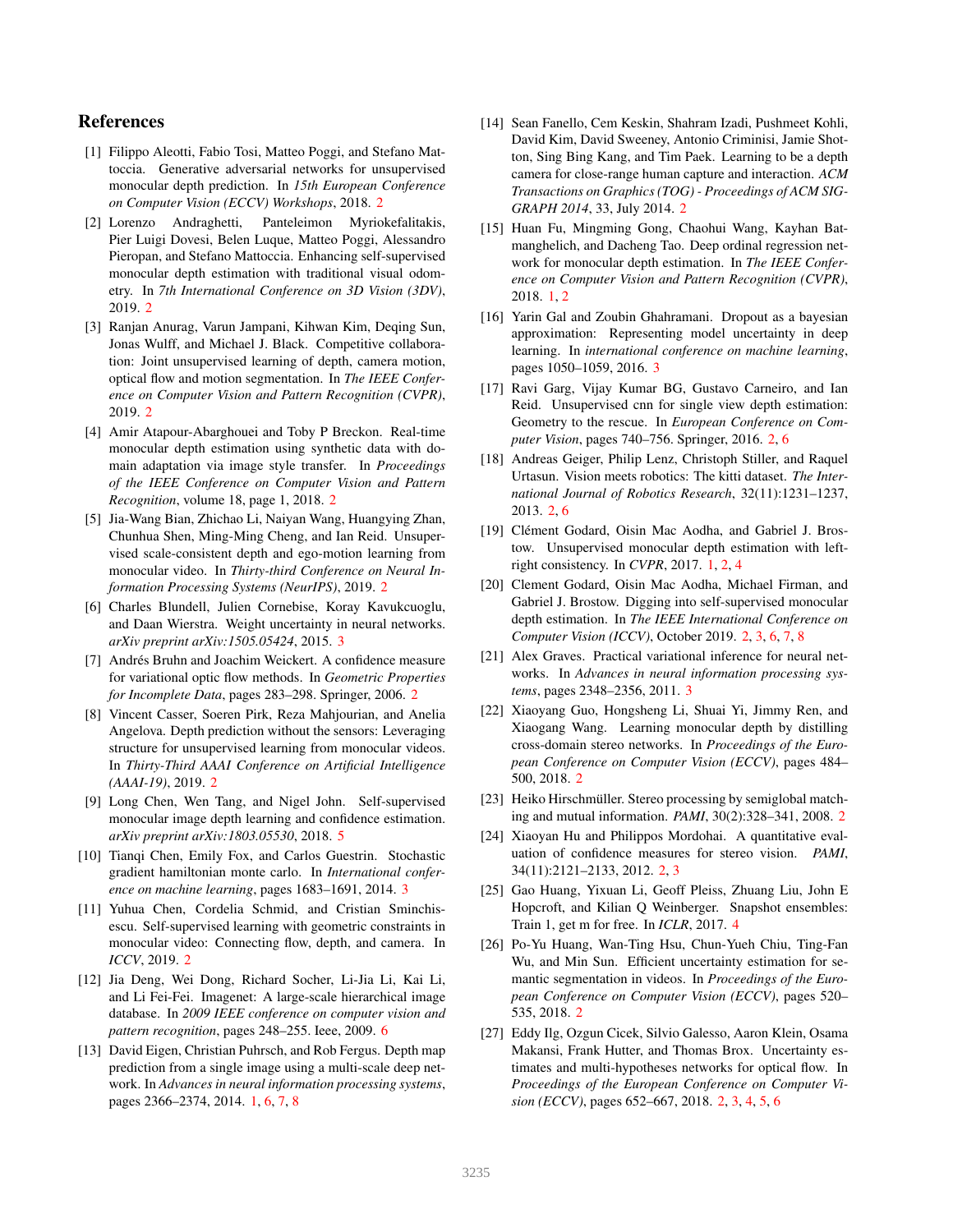- [28] Eddy Ilg, Nikolaus Mayer, Tonmoy Saikia, Margret Keuper, Alexey Dosovitskiy, and Thomas Brox. Flownet 2.0: Evolution of optical flow estimation with deep networks. In *CVPR*, pages 2462–2470, 2017. 3
- [29] Alex Kendall and Yarin Gal. What uncertainties do we need in bayesian deep learning for computer vision? In *Advances in neural information processing systems*, pages 5574–5584, 2017. 3, 4, 5, 6
- [30] Alex Kendall, Yarin Gal, and Roberto Cipolla. Multi-task learning using uncertainty to weight losses for scene geometry and semantics. In *Proceedings of the IEEE Conference on Computer Vision and Pattern Recognition*, pages 7482– 7491, 2018. 2, 3
- [31] Sunok Kim, Seungryong Kim, Dongbo Min, and Kwanghoon Sohn. Laf-net: Locally adaptive fusion networks for stereo confidence estimation. In *The IEEE Conference on Computer Vision and Pattern Recognition (CVPR)*, June 2019. 3
- [32] Maria Klodt and Andrea Vedaldi. Supervising the new with the old: learning sfm from sfm. In *The European Conference on Computer Vision (ECCV)*, September 2018. 2, 3, 4, 5
- [33] Claudia Kondermann, Daniel Kondermann, Bernd Jähne, and Christoph Garbe. An adaptive confidence measure for optical flows based on linear subspace projections. In *Joint Pattern Recognition Symposium*, pages 132–141. Springer, 2007. 3
- [34] Claudia Kondermann, Rudolf Mester, and Christoph Garbe. A statistical confidence measure for optical flows. In *European Conference on Computer Vision*, pages 290–301. Springer, 2008. 3
- [35] Yevhen Kuznietsov, Jorg Stuckler, and Bastian Leibe. Semisupervised deep learning for monocular depth map prediction. In *The IEEE Conference on Computer Vision and Pattern Recognition (CVPR)*, July 2017. 2
- [36] Jan Kybic and Claudia Nieuwenhuis. Bootstrap optical flow confidence and uncertainty measure. *Computer Vision and Image Understanding*, 115(10):1449–1462, 2011. 2
- [37] Lubor Ladicky, Jianbo Shi, and Marc Pollefeys. Pulling things out of perspective. In *Proceedings of the IEEE Conference on Computer Vision and Pattern Recognition*, pages 89–96, 2014. 2
- [38] Iro Laina, Christian Rupprecht, Vasileios Belagiannis, Federico Tombari, and Nassir Navab. Deeper depth prediction with fully convolutional residual networks. In *2016 Fourth international conference on 3D vision (3DV)*, pages 239– 248. IEEE, 2016. 1, 2
- [39] Balaji Lakshminarayanan, Alexander Pritzel, and Charles Blundell. Simple and scalable predictive uncertainty estimation using deep ensembles. In *Advances in Neural Information Processing Systems*, pages 6402–6413, 2017. 3, 4
- [40] Fayao Liu, Chunhua Shen, Guosheng Lin, and Ian Reid. Learning depth from single monocular images using deep convolutional neural fields. *IEEE transactions on pattern analysis and machine intelligence*, 38(10):2024–2039, 2016. 2
- [41] Chenxu Luo, Zhenheng Yang, Peng Wang, Yang Wang, Wei Xu, Ram Nevatia, and Alan Yuille. Every pixel counts++:

Joint learning of geometry and motion with 3d holistic understanding. *PAMI*, 2019. 2

- [42] Yue Luo, Jimmy Ren, Mude Lin, Jiahao Pang, Wenxiu Sun, Hongsheng Li, and Liang Lin. Single view stereo matching. In *Proceedings of the IEEE Conference on Computer Vision and Pattern Recognition*, pages 155–163, 2018. 2
- [43] Oisin Mac Aodha, Ahmad Humayun, Marc Pollefeys, and Gabriel J Brostow. Learning a confidence measure for optical flow. *IEEE transactions on pattern analysis and machine intelligence*, 35(5):1107–1120, 2012. 3, 5
- [44] David JC MacKay. A practical bayesian framework for backpropagation networks. *Neural computation*, 4(3):448–472, 1992. 3, 4
- [45] Reza Mahjourian, Martin Wicke, and Anelia Angelova. Unsupervised learning of depth and ego-motion from monocular video using 3d geometric constraints. In *The IEEE Conference on Computer Vision and Pattern Recognition (CVPR)*, 2018. 1, 2
- [46] Nikolaus Mayer, Eddy Ilg, Philip Hausser, Philipp Fischer, Daniel Cremers, Alexey Dosovitskiy, and Thomas Brox. A large dataset to train convolutional networks for disparity, optical flow, and scene flow estimation. In *CVPR*, pages 4040–4048, 2016. 2
- [47] Pushmeet Kohli Nathan Silberman, Derek Hoiem and Rob Fergus. Indoor segmentation and support inference from rgbd images. In *ECCV*, 2012. 1
- [48] Radford M Neal. *Bayesian learning for neural networks*, volume 118. Springer Science & Business Media, 2012. 3, 6
- [49] David A Nix and Andreas S Weigend. Estimating the mean and variance of the target probability distribution. In *Proceedings of 1994 IEEE International Conference on Neural Networks (ICNN'94)*, volume 1, pages 55–60. IEEE, 1994. 3, 5
- [50] Valentino Peluso, Antonio Cipolletta, Andrea Calimera, Matteo Poggi, Fabio Tosi, and Stefano Mattoccia. Enabling energy-efficient unsupervised monocular depth estimation on armv7-based platforms. In *Design Automation and Test in Europe (DATE 2019)*, 2019. 2
- [51] Sudeep Pillai, Rares Ambrus, and Adrien Gaidon. Superdepth: Self-supervised, super-resolved monocular depth estimation. In *2019 International Conference on Robotics and Automation (ICRA)*, pages 9250–9256. IEEE, 2019. 2
- [52] Andrea Pilzer, Stephane Lathuiliere, Nicu Sebe, and Elisa Ricci. Refine and distill: Exploiting cycle-inconsistency and knowledge distillation for unsupervised monocular depth estimation. In *The IEEE Conference on Computer Vision and Pattern Recognition (CVPR)*, 2019. 2, 5
- [53] Matteo Poggi, Filippo Aleotti, Fabio Tosi, and Stefano Mattoccia. Towards real-time unsupervised monocular depth estimation on cpu. In *IEEE/JRS Conference on Intelligent Robots and Systems (IROS)*, 2018. 1, 2
- [54] Matteo Poggi and Stefano Mattoccia. Learning from scratch a confidence measure. In *BMVC*, 2016. 3
- [55] Matteo Poggi, Fabio Tosi, and Stefano Mattoccia. Quantitative evaluation of confidence measures in a machine learning world. In *ICCV*, pages 5228–5237, 2017. 2, 3, 5